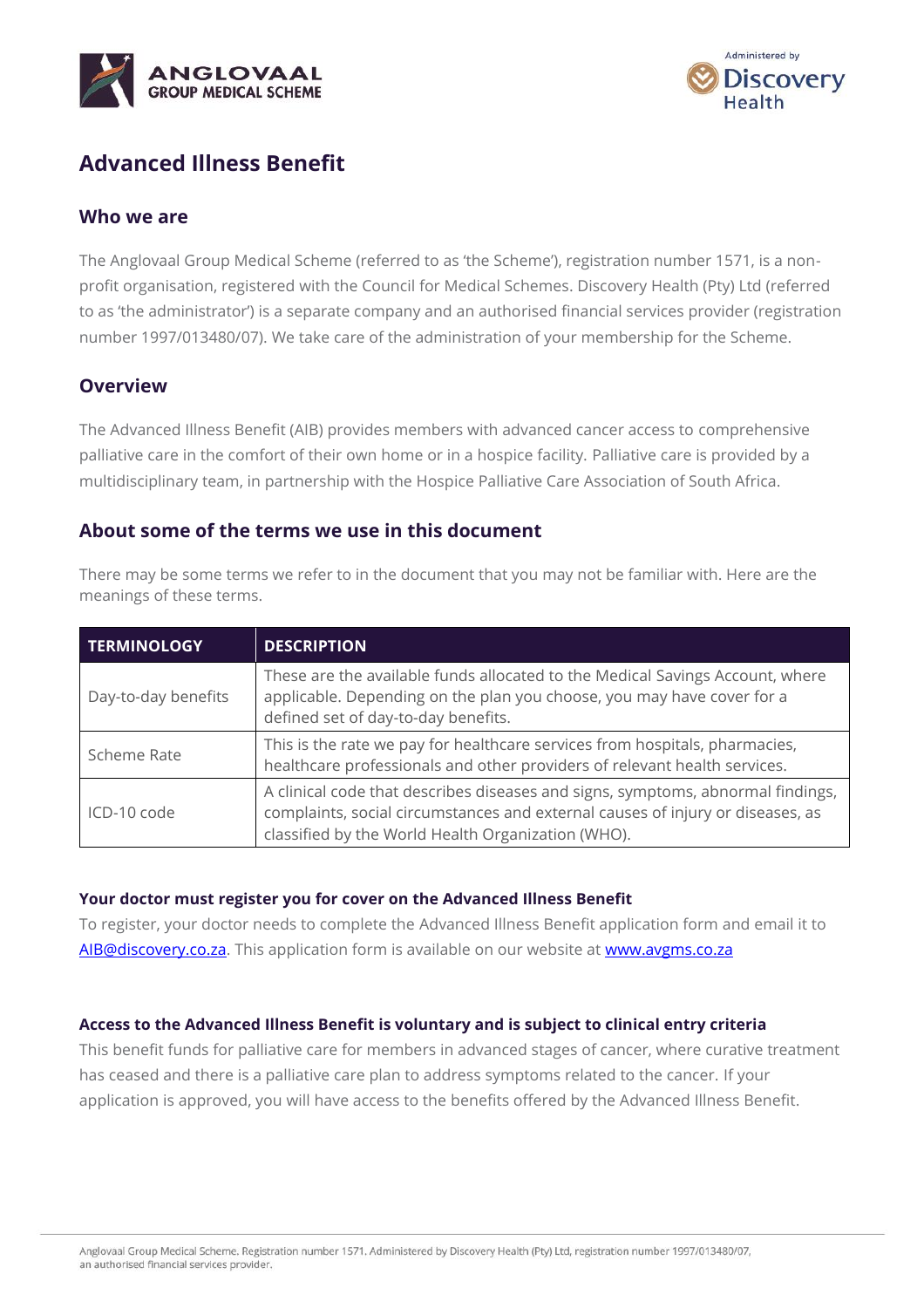



# **The Advanced Illness Benefit at a glance**

#### **Members on the Advanced Illness Benefit have access to the following:**

• **Support from a dedicated care coordinator**

A dedicated care coordinator, who is a registered nurse, will contact you (or your family member) once we have registered you on the Advanced Illness Benefit. The care coordinator will support you and your family and will work closely with your GP and/or specialist to ensure you receive the best of care at all times.

#### • **Personalised support and counselling**

Members registered on the Advanced Illness Benefit and their family will have access to counselling services for support during this difficult time.

#### • **Comprehensive home-based care**

Members registered on the Advanced Illness Benefit will have access to personalised home-based care services such as oxygen, pain management and home nursing, subject to authorisation and managed care criteria.

#### • **Access to specialised telephonic support**

Members registered on the Advanced Illness Benefit can contact 011 529 6797 during working hours for assistance with Advanced Illness Benefit related authorisations, oxygen or benefit and claims related enquiries.

# **Your cover on the Advanced Illness Benefit**

#### **The Advanced Illness Benefit pays for services provided by a multidisciplinary team**

The Scheme will pay for healthcare services provided by any of the healthcare professionals represented in the palliative multidisciplinary team, according to a specific basket of care and the agreed individual member care plan.

These costs will not affect your day-to-day benefits and will be paid at the Scheme Rate from the Hospital Benefit.

# **Palliative care must be accessed from providers who are registered with the Board of Healthcare Funders**

The Scheme will pay for these healthcare services or treatments as long as the application is approved and you use appropriately registered providers (with a valid Board of Healthcare Funders (BHF) registration number) who use valid tariff codes for the healthcare service or treatment.